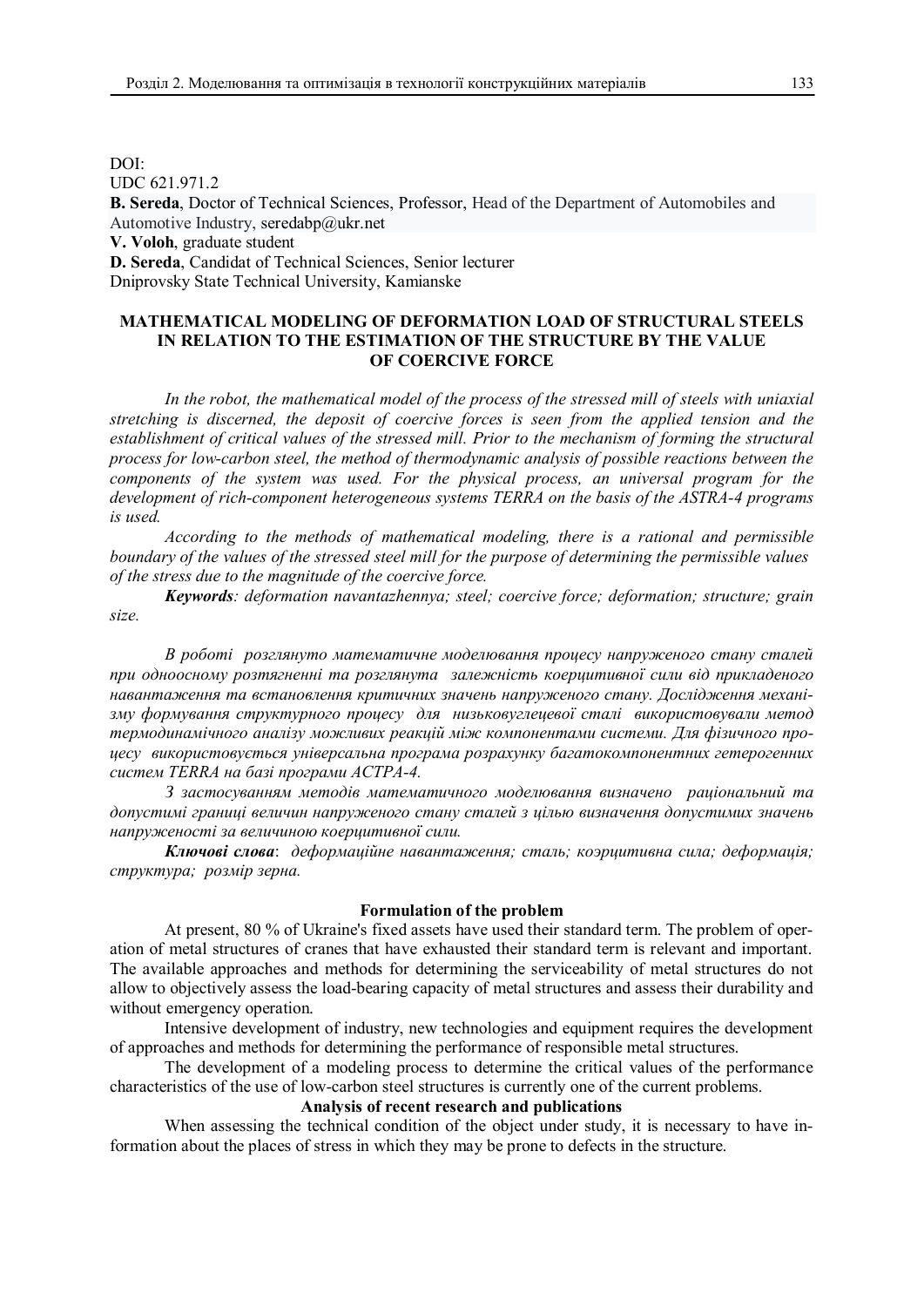In [1,2], the stress state of objects is determined on the basis of the correlation between the readings of the device and the magnitude of tensile mechanical stresses, when measuring the coercive force Hc residual mechanical stresses are estimated.

Analysis of the literature showed that studies of the effect of mechanical loads on the final structure and the relationship with the magnetic properties in the formation were carried out but without mathematical modeling of the process of formation of the final results of mechanical loads. Some works [3,4] only confirm this fact.

Therefore, research aimed at developing the optimal physical load on metal structures operating in harsh industrial conditions and determining the ultimate strength limit by the value of the coercive force is relevant.

Also, the study of the influence of mechanical stresses on the structure of the magnetic characteristics of low-alloy and low-carbon steels were covered in [5—10].

# **Formulation of the purpose of research**

The aim of the work is to model the process of stress state of low-carbon steel and determine the limit value for the value of coercive force and the determined value of grain size and control the structure using the value of coercive force.

## **Presenting main material**

Samples measuring  $6\times20\times300$  mm made of low-carbon steel used in the construction of cranes and other metallurgical equipment were used for modeling.

The chemical composition is presented in tabl. 1.

 *Table 1.*

|               | Mn      | ື    |               |               | ◡ェ                  | $- - -$<br>N<br><b>TIT</b> | <b>U</b>     |
|---------------|---------|------|---------------|---------------|---------------------|----------------------------|--------------|
| $1 -$<br>V, I | 44<br>. | v. I | 0.027<br>0,02 | 010<br>V.VI 5 | ∽<br>v.<br><b>س</b> | 0,2                        | $\mathbf{u}$ |

The process of stretching the sample was performed at different degrees of deformation of 5 %, 10 %, 15 %, 20 %. Stretching of the samples was performed on a rupture machine IR-500-0. Coercive force was measured with a semi-automatic coercimeter KRM-C-K2M. According to [11], the level of measurement of coercive force for low-carbon steel is from 2,5 to 7,5 A/cm. Operating stress range from 225 MPa to 480 MPa.

To model the stress state of the physical and magnetic properties of low-carbon steel — the process of calculating the parameters using a system using TERRA programs [12].

When developing the optimal load regime for low-alloy steel and the process that provides a rational technological process, used the methods of mathematical planning of the experiment with the implementation of a complete factor analysis according to plan 23.

The choice of a rational mode of loading on samples is made on the basis of results of researches used in works [1,3].

Optimization options:

 $A_1$  – applied load MPa.

The calculated levels of variation intervals, the nature of their changes and coding schemes are presented in tabl. 2.

|                       | Factors        |                      |               |  |  |  |
|-----------------------|----------------|----------------------|---------------|--|--|--|
| Characteristic        | Grain size,    | Coercive force, A/cm | Degree of     |  |  |  |
|                       | $D, \text{mm}$ |                      | deformation,% |  |  |  |
| Code                  |                |                      |               |  |  |  |
| Basic level           | 19,0           |                      |               |  |  |  |
| Interval of variation |                | 0,3                  |               |  |  |  |
| Lower level           | 16,0           |                      |               |  |  |  |
| Upper level           |                |                      | 20,0          |  |  |  |

*Table 2.*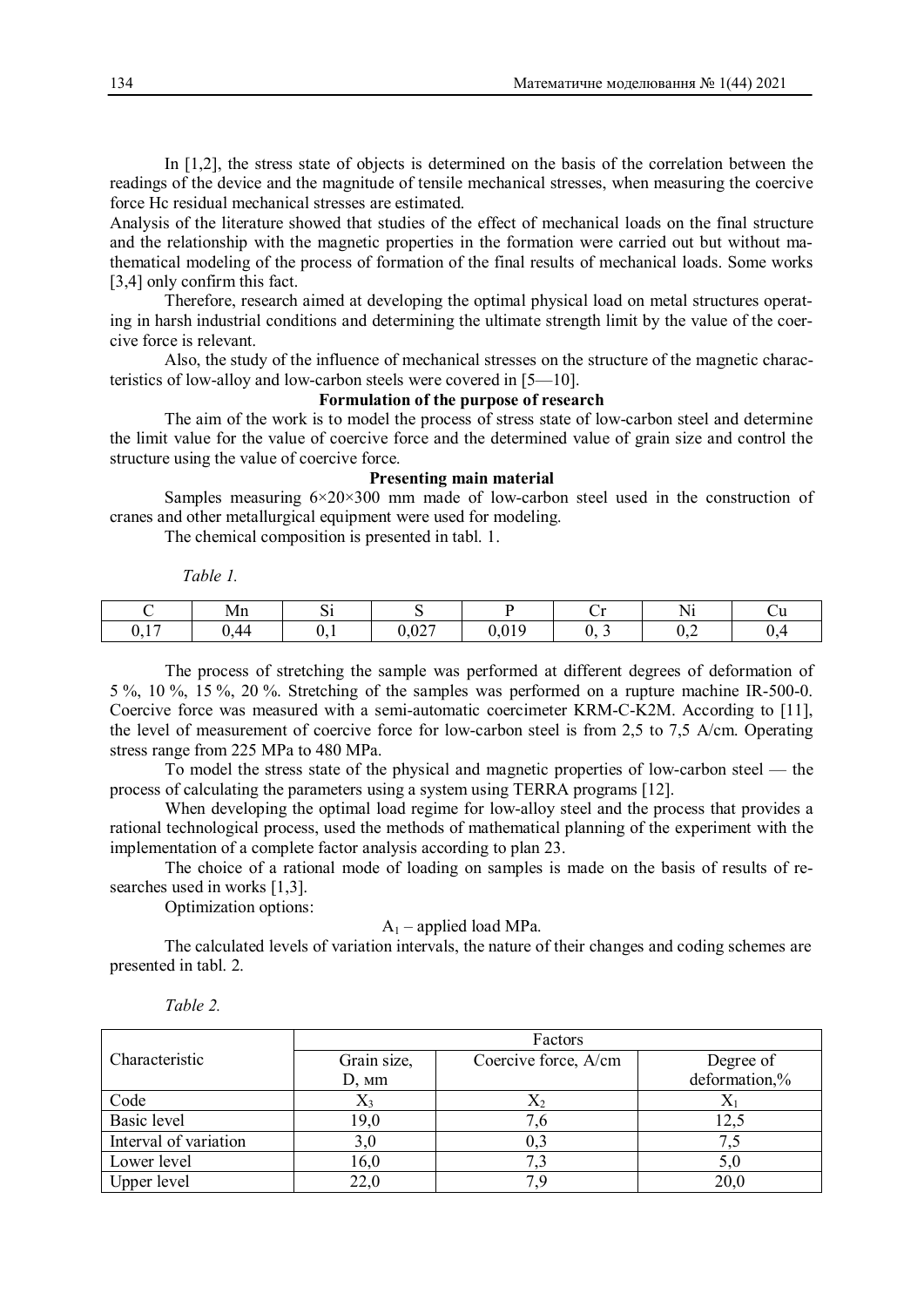The choice of the basic level and intervals of variation is based on the fact that the introduction of cholesterol less than 10 % wt., Leads to disruption of the combustion wave of thermal autoignition. Based on the study of changes in the characteristic temperatures of the SHS process, the amount of cholesterol is selected.  $Al_2O_3$  is used as a ballast impurity to obtain one hundred percent composition of powder SHS charges. The numerical value of the regression coefficients and their significance, determined taking into account the differences of variances for each response function, as well as checking the significance by Student's criterion and assessing the adequacy of the model by Fisher's criterion are presented in tabl. 3.

| Parameter      | Response functions |
|----------------|--------------------|
|                | $\rm A_1$          |
| $b_0$          | 62,956             |
| $b_1$          | 0,6                |
| b <sub>2</sub> | 1,4                |
| $b_3$          | $-1,9$             |
| $b_4$          | $-6,4444$          |
| b <sub>5</sub> | 4,5556             |
| b <sub>6</sub> | 4,0556             |
| b <sub>7</sub> | $-2$               |
| $b_8$          | 1,25               |
| $b_9$          | 0,25               |
| ľb             | 2,027629           |
| t-criterion    | 2,78               |
| F-criterion    | 5,23<6,25          |

*Table 3. The results of regression analysis of experimental data*

As a result of regression analysis, we obtain equation (1), which shows the dependence of the load on the grain size mm coercive force and deformation is  $(\%)$ :

$$
A_1 = 62,956-0,6X_1 + 1,4X_2 - 1,9X_3 - 6,4444X_1^2 + 4,5556X_2^2 ++ 4,0556X_3^2 - 2X_1X_2 + 1,25X_1X_3 + 0,25X_2X_3.
$$
 (1)

Checking the adequacy of the model shows that it can be used to predict the response function at any values of the factors between the upper and lower levels. For this purpose it is expedient to pass to natural variables, using the translation formula presented in the following kind:

$$
X_{ij}^k = \frac{X_{ij}^n - X_{ij}^o}{\Delta_i},\tag{2}
$$

where  $X_{ij}^k$  — the coded value of the *i*-th factor, which is investigated in the *j*-th equation;  $X_{ij}^n$  natural value of the *i*-th factor, which is investigated in the *j*-th equation;  $X_{ij}^o$  — value of the *i*-th factor, which is investigated in the j-th equation at the basic level;  $\Delta_i$  — value of the interval of variation of the *i*-th factor.

Coefficients whose absolute value is equal to the confidence interval Дb or more should be considered statistically significant. Statistically insignificant coefficients can be excluded from the models.

By substituting in equations 1 variables  $X_i$  for the right part of equation (2) and the subsequent reduction of similar we obtain natural equations that characterize the effects of applied load, the effect of coercive grain size and deformation  $(\% )$ :

$$
\text{AA}_1 = 5,71 + 10,31X_3 - 3,64X_2 - 3,24X_1 - 0,26X_3^2 + 0,18X_2^2 + 0,16X_3^2. \tag{3}
$$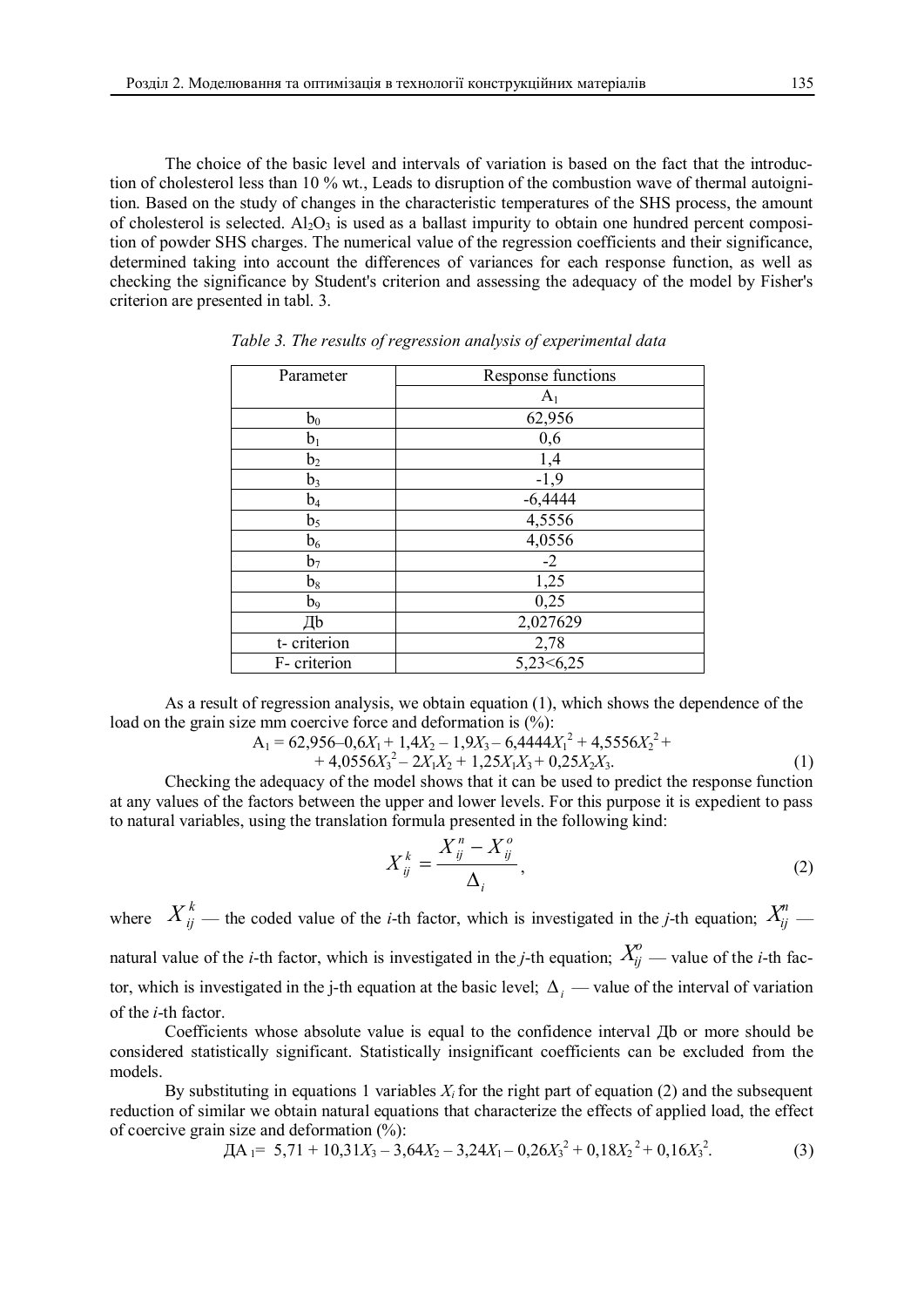To assess the adequacy of the equation, the calculation of the obtained regression equations for the rational load regime. The results of the calculations are compared with experimental data.

With the help of mathematical planning of the experiment, the number of studies required to calculate the coefficients of the regression equation and obtain an adequate model that characterizes the influence of grain size and coercive force (A/cm) is significantly reduced.

The microstructure of armco iron to and the applied load are presented in Fig.2.



*Fig.2*. Microstructure of low-carbon steel before the applied load (*a*), after the load (*b*)

The rational mode for low-carbon steel is one cooling time in air and the relative number of special limits of 22 % wt., Thus, these values of X1 X2 allow to obtain maximum hardness for armco iron, which correlates with wear resistance.

#### **Conclusions**

Mathematical modeling is carried out and the maximum allowable load is determined. Using the methods of mathematical modeling, the optimal load regime and allowable maximum loads for armco iron were determined.

The rational mode for low-carbon steel is one cooling time in air and the relative number of special limits of 22 % wt., Thus, these values of X1 X2 allow to obtain maximum hardness. It is also established that the mode for steel is optimal metal structures of cargo catchment structures.

# **References**

- [1] Gubsky S.A., Sukhomlin V.I., Volokh V.I. (2014) Control of the stress state of steels by coercive force. *Mechanical engineering. zb.nauk. wash. Ukrainian Engineering and Pedagogical Academy*. Kharkiv, №. 13, P. 6–10.
- [2] Romanenko V.I., Motsny V.V., Volokh V.I., Mospan G.N. (2009) Control of metal fatigue by non-destructive magnetic (coecymetric method) / *Metallurgical and mining industry*. 2009. № 3 P. 56–58
- [3] Brekharya G.P., Sukhomlin V.I., Volokh V.I. (2011) Magnetic control of coercive force of steels 09G2S, 0, 3ps at deformation static loads. Construction, materials science, mechanical engineering. Collection of scientific works. Volume II. Issue 59. Dnipropetrovsk GVUZ "PGA-SA", P. 56–64.
- [4] Aginey R.V., Kuzbozhev A.S. (2011) Features of control of a technical condition of gas pipelines on coercive force of metal. *Control, Diagnostics* . № 1. P. 18–24.
- [5] Sereda B.P. (2019) Surface hardening of materials of workers in the conditions of complex influence of aggressive substances: *monograph* / Dniprov. state tech. University (DDTU). Kamyanske: DSTU. 172 p.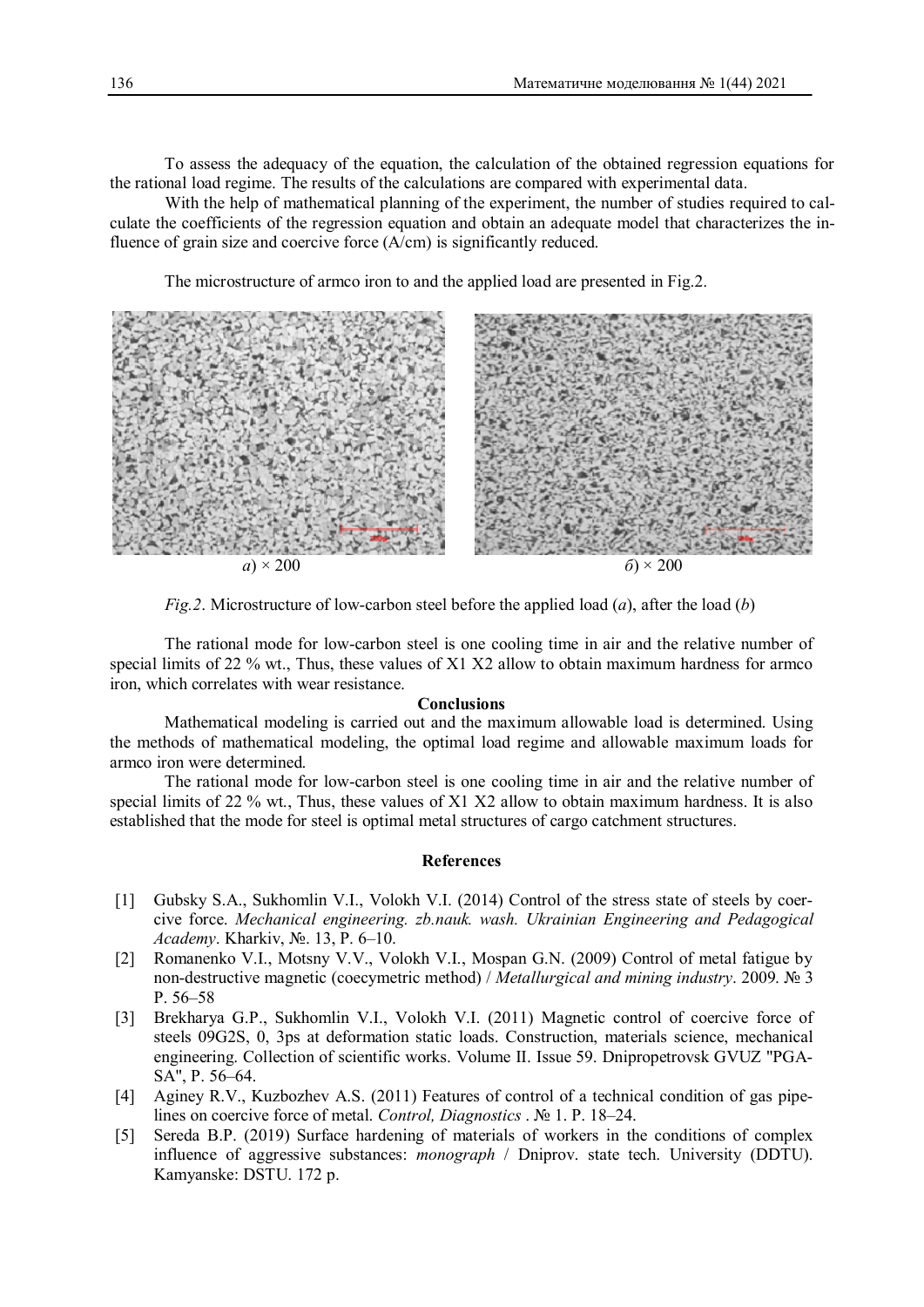- [6] Sereda B.P., Kruglyak I.V., Zherebtsov O.A., Belokon Y.O. (2009) Processing of metals by pressure at non-stationary temperature conditions. Monograph. Zaporozhye: ZDIA. 252 p.
- [7] Sereda B.P., Sukhomlin V.I., Volokh V.I., Sereda D.B. Analysis of the causes of cracking of waste boiler pipes. Ukrainian Journal of Construction and Architecture. *Scientific and practical journal*. PDABA Dnipro, Issue №1 January-February, 2021. P. 95–101.
- [8] Sereda B.P, Voloh V.I (2020) Formation of low-carbon wire rod structure under shs conditions using magnetic coercimetric control. *Metallurgy. Collection of scientific works.,* Zaporozhye: ZNU. Issue. 1. P. 50–54.
- [9] Sereda B.P, Voloh V.I. (2020) Formation of structure of hooks of loading lifts in conditions of SHS. *Advanced technologies and devices. Collection of scientific works.* Vip. 16, Lutsk. Lutsk NTU. P. 123–129.
- [10] Sereda B.P., Sereda D.B., Voloh V.I. (2020) Simulation of thermal process for ultra-low carbon steel in the conditions of self-propagating high-temperature synthesis. *Mathematical modeling. Scientific journal.—* Kamyanske: DSTU. Issue № 1(42). P. 72–77.
- [11] *Methodical instructions for magnetic control of the stress-strain state of metal structures of lifting structures and determination of their residual life*: MV 0.00- 7.01-05.-Х,. 2005. 77 p.
- [12] The use of computers for thermodynamic calculations of metallurgical processes / [Sinyarev] GB, Vatalin NA, Trusov BG, Moiseev RK. and others] M . Nauka, 1982. 263 s.

# **МАТЕМАТИЧНЕ МОДЕЛЮВАННЯ ДЕФОРМАЦІЙНОГО НАВАНТАЖЕННЯ КОНСТРУКЦІЙНИХ СТАЛЕЙ ЩОДО ОЦІНКИ СТРУКТУРИ НА ВЕЛИЧИНУ КОЕРЦИТИВНОЇ СИЛИ**

**Середа Б.П., Волох В.І., Середа Д.Б.**

## **Реферат**

В роботі розглянуто математичне моделювання процесу напруженого стану сталей при одноосному розтягненні та розглянута залежність коерцитивної сили від прикладеного навантаження та встановлення критичних значень напруженого стану. Дослідження механізму формування структурного процесу для низьковуглецевої сталі використовували метод термодинамічного аналізу можливих реакцій між компонентами системи. Для фізичного процесу використовується універсальна програма розрахунку багатокомпонентних гетерогенних систем ТЕRRA на базі програми АСТРА-4.

З застосуванням методів математичного моделювання визначено раціональний та допустимі границі величин напруженого стану сталей з цілью визначення допустимих значень напруженості за величиною коерцитивної сили. Проведено математичне моделювання та визначене граничне допустиме навантаження. З використанням методів математичного моделювання визначено оптимальний режим навантаження та допустимі граничні навантаження для армко заліза раціональним режимом для низьковуглецевої сталі є один час охолодження на повітрі та відносна кількість спеціальних границь 22 % мас., тим самим, ці значення  $X_1, X_2$  дозволяють отримувати максимальні показники твердості для армко заліза, що корелює з показниками зносостійкості. Також встановлено, що режим для сталі є оптимальним при цьому підвищується без аварійне експлуатування відповідальних металоконструкцій вантажопідіймальних споруд.

# **Література**

1. Губский С.А., Сухомлин В.И., Волох В.И. Контроль напряженного состояния сталей по коэрцитивной силе. Машинобудуванння. зб.наук. праць. Ук-раїнська інженернопедагогічна академія. Харьків, 2014. №. 13, С.6–10.